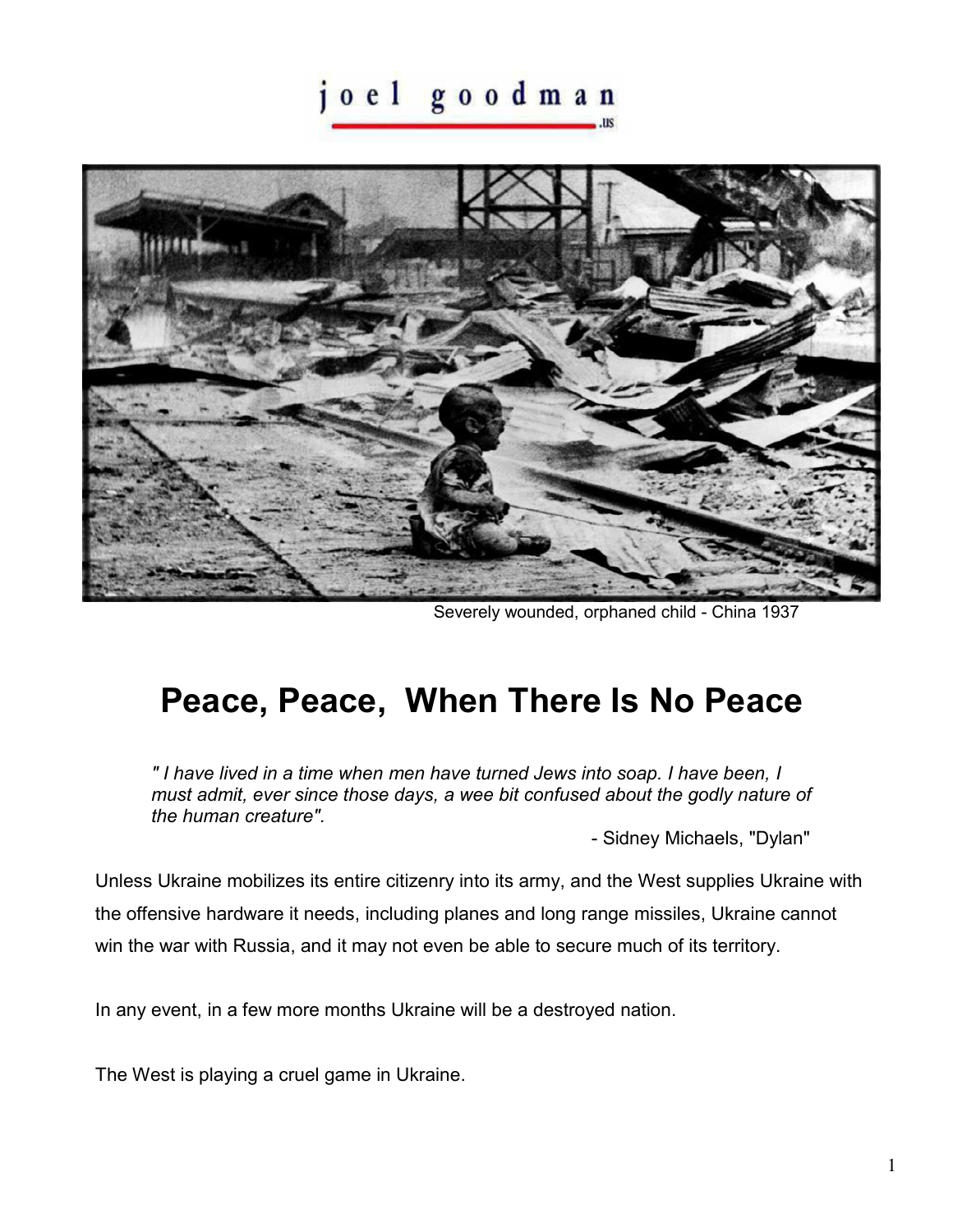The effects of the sanctions have not had the stated results; and, in fact, the sanctions are not fully implemented on those Russian entities that would truly harm the Russian economy. As of this writing, Russia is still pumping gas and oil to European countries and has increased its energy supplies to those countries who are not especially aligned with the West. Russia has many customers for its energy products. The Russian Ruble has remained stable up to this point.

While Ukraine is slowly but surely being destroyed, the cost to the West will also be massive if it continues on its present path and later decides to support Ukrainian reconstruction.

Russia, meanwhile, but for the loss of blood and military equipment, has suffered relatively little. The higher gas prices have offset some of its losses. The higher gas prices, on the other hand, have hurt Western economies, and coupled with Europe's Green energy policy, the energy situation does not portend well for the West, at least over the short term, even if the US and Europe were to come to its senses and jettison Green energy policy, energy self reliance is in the future.

The only way this war will have a positive outcome for Ukraine without destroying the West, (which may just be part of the Globalist destabilization strategy) is if Russian military bases and equipment manufacturing facilities, highways and bridges carrying military supplies, and their Black Sea fleet is destroyed; and as important, if commercial gas production and storage facilities are destroyed.

This appears to be a very odd war - Russia can bomb the hell out of Ukraine, but Ukraine is not allowed to bomb Russia - as if not bombing Russia has stopped Russia from bombing Ukraine. There seems to be some odd rules at work here.

Ukraine does not need to target the Russian population, but only with a massive amount of destruction laid upon the Russian military and industrial sectors will Ukraine be able to rid itself of Russia.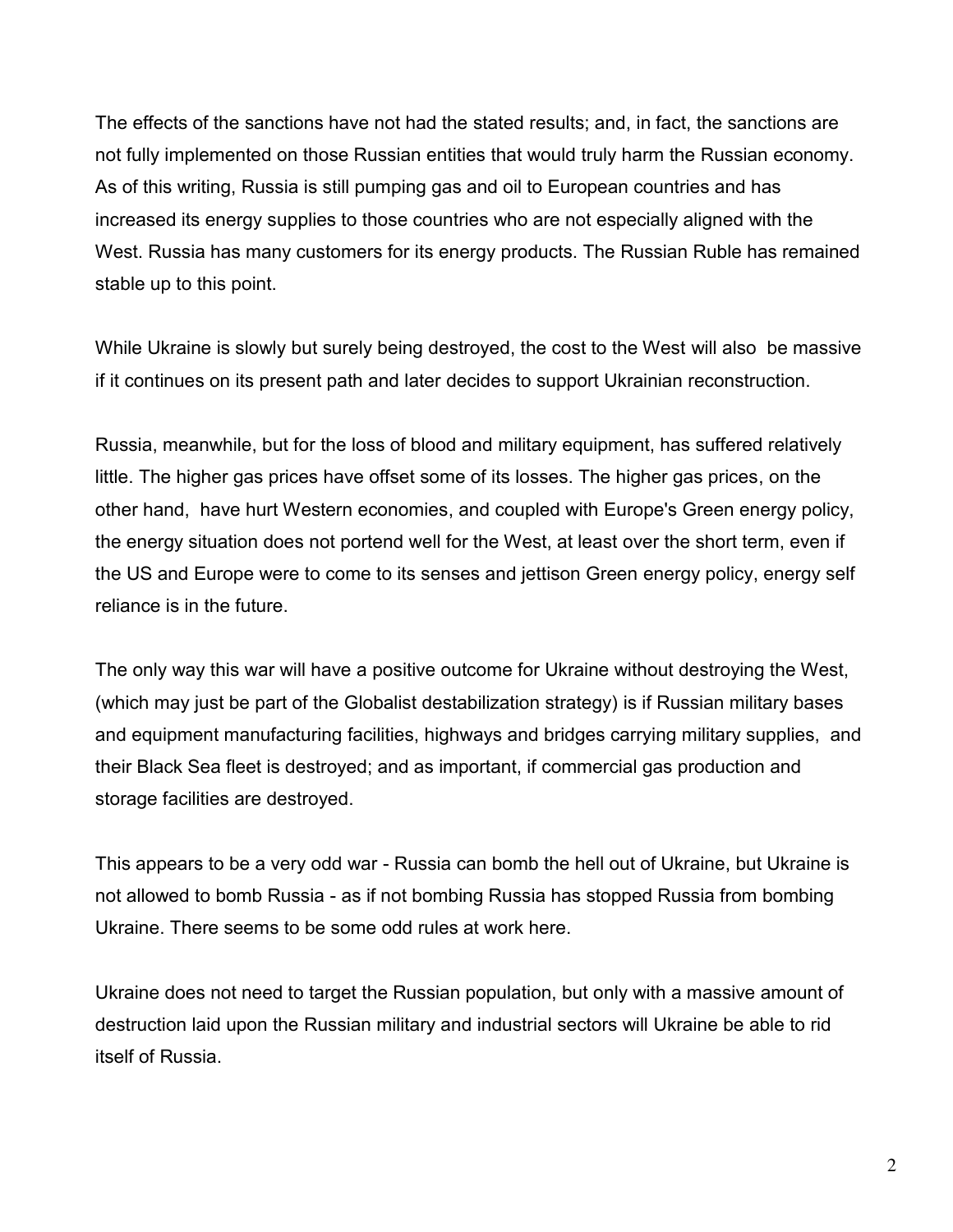The most horrific aspect of this war is that the West is willing to support the fighting, but, it is not willing to support a victory. Western leaders are saying that they are being restrained to avoid a larger conflict. This is said in spite of the one obvious effect of this policy, the death and destruction being carried out by Russia every single day that passes.



Ukrainian girl who lost her legs in train station bombing

For better or worse, the West seems committed to fighting Russia from the sidelines. The only way this policy can prevent more and more carnage and stop the war, would be if the West were to lay down an ultimatum to Zelensky to concede the land bridge to Crimea that Russia has taken. That message has just been given by former US Secretary of State Henry Kissinger. In fact, he demonized any Ukrainian attempt to kick Russia completely out of Ukraine.

Aside from all the rhetoric about a contained war, Western leaders know that, unless they force Zelensky's hand, a larger conflict is inevitable, because they have planned it that way. It is evident in Germany's rearming and returning to non-green energy sources and supplying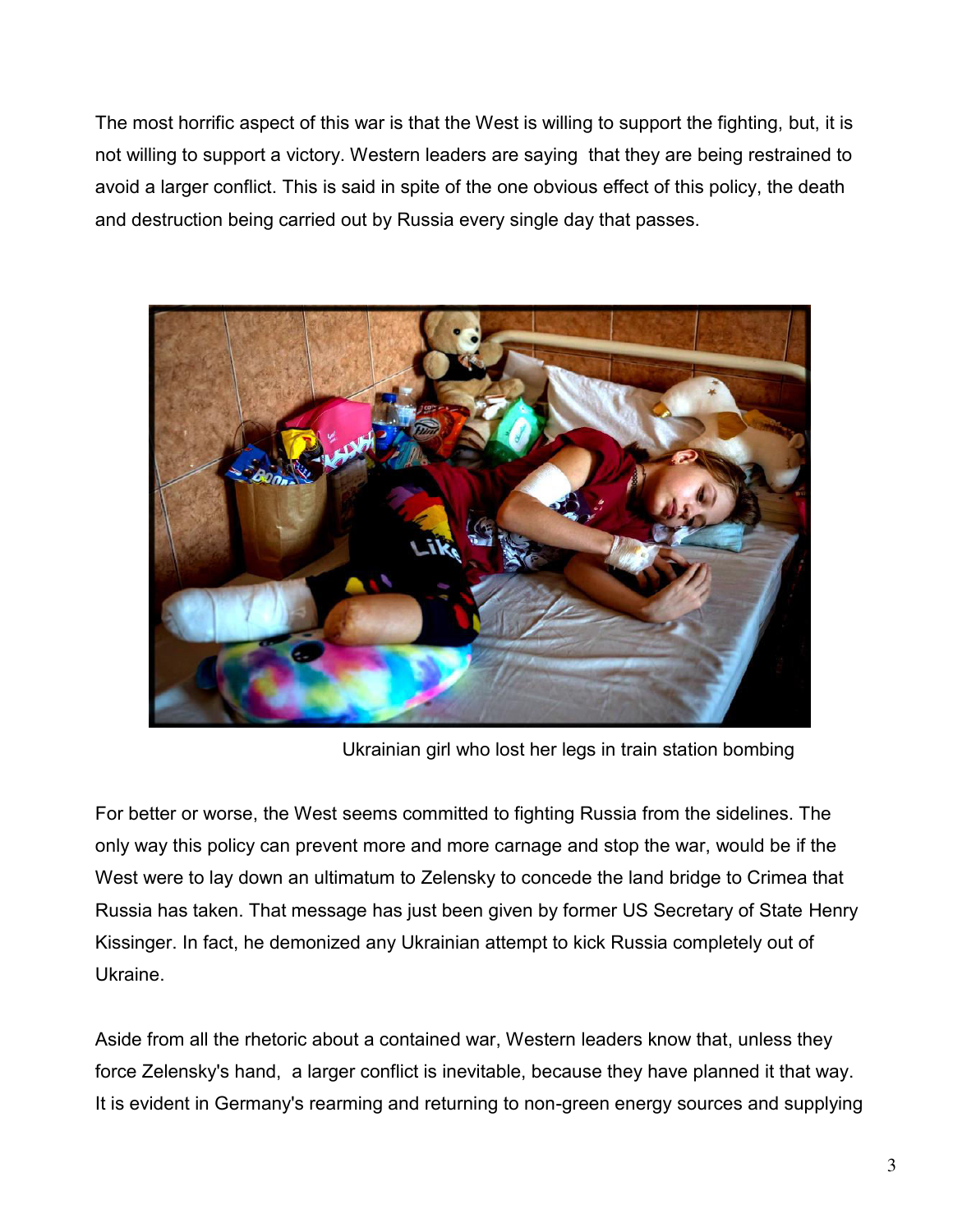Ukraine with heavy weapons. Proof of the inevitability of a wider conflict is Sweden and Finland's urgency to join NATO. It is not that Finland and Sweden particularly love Europe. After all Europe let Finland be defeated by Russia in 1940, and did nothing to help Finland regain its territory after 1945. More so, it is that Sweden and Finland know there may possibly be a war and they will be Russian targets just like everyone else in the West; and would rather be part of a larger military. They are trying to avoid what happened to the Benelux countries in 1940, happening to them now.

Comparisons are not always faithful to the original; but there are patterns to history, especially to war, which is usually based upon some economic foundation.



Chinese man on busy street being beheaded with sword.

Putting aside Manchuria, Ethiopia and Spain - and just looking at Japan's 1937 invasion of China, China was subjected to some of the most horrific cruelties ever seen in war. The horrors inflicted upon China were ignored by the US, even when Japan attacked and sank the USS Panay on the Yangtze River in December 1937. For what it was worth, the US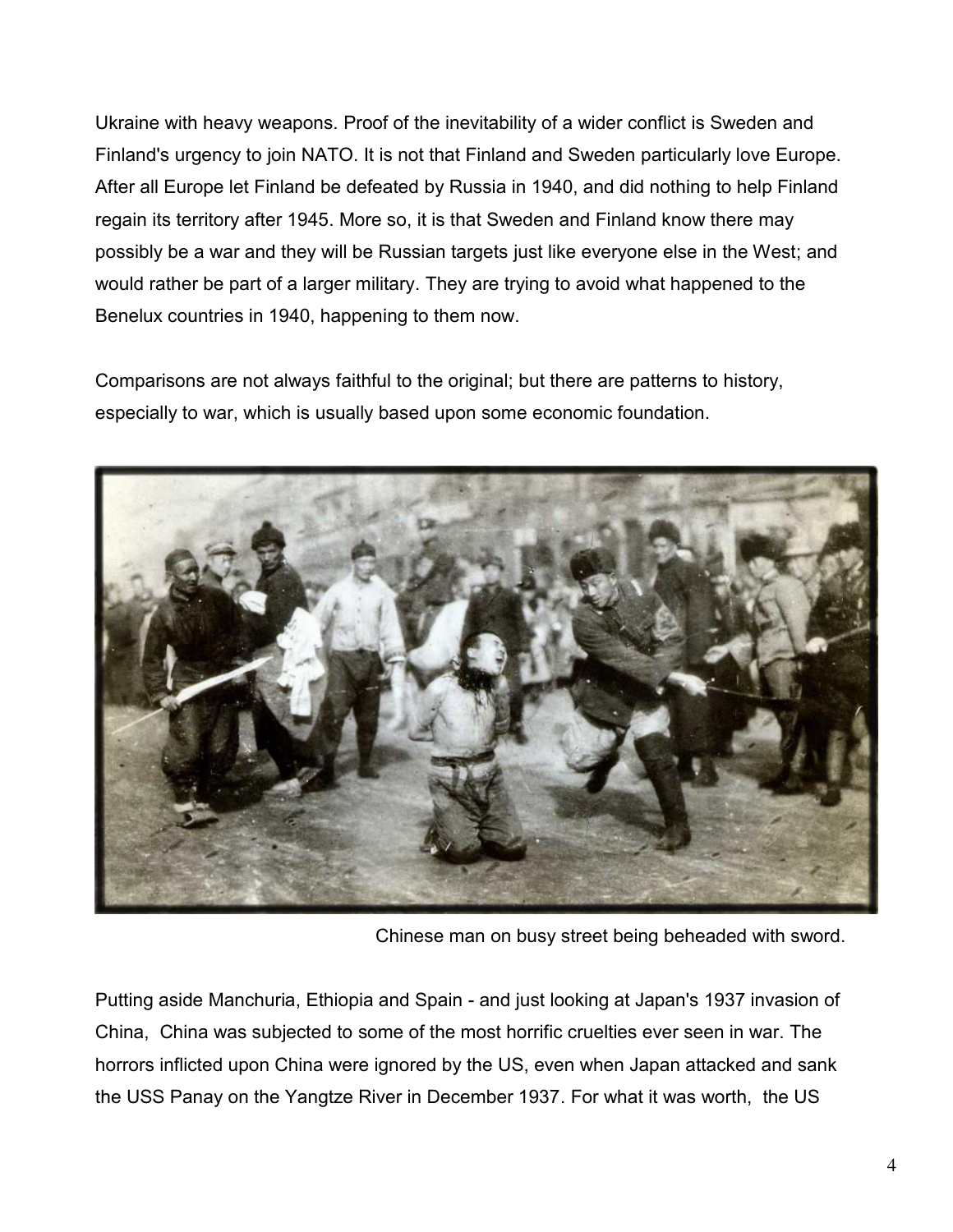accepted Japan's apology for the obviously intentional attack. The horrors in China seemed to have little meaning for the US, even though Japan was the most Western and most industrialized nation in the Orient, and what it did affected half the world.

Only when Japan took over French Indo China in 1940, did the US take Japan's actions as a threat. That threat was eventually attended to with massive sanctions in the form of cutting off Japan's access to oil. The US also stopped the supply of scrap iron to Japan, which was too late in coming, considering that by 1941 Japan had already built a massive navy, army and air force.

Japan saw the US issue condemnations for aggression, but only to Hitler, not to Russia, who had invaded Poland and Finland. Japan saw that the US and the West were selective about its enemies and its condemnations; and possibly Japan felt that the US might not respond forcefully when it decided to bomb Pearl harbor. After all they sank an American ship when they invaded China and later took French possessions with impunity; and when the world became angry over their actions, the Japanese just walked out of the League of Nations.

The same horrors perpetrated upon the Chinese, were soon perpetrated upon the British in their colonies and on the Americans in the Philippines.

Like Hitler with Chamberlain, the Japanese talked peace in Washington, while it prepared for war in the Pacific.

America's response to Japan's aggression was sanctions and moving its fleet to Pearl Harbor. While the US built defenses in the Philippines it was half hearted. MacArthur never received all that was needed. The same was true with Guam and other American outposts. The US supplied England with munitions, equipment and ships. And when an American destroyer *[USS Reuben](http://en.wikipedia.org/wiki/USS_Reuben_James_(DD-245)) James* was sunk by the NAZIs in the North Atlantic while on convoy protection duty, the US continued to remain "out of the war." So, when December 7th rolled around, the United States was still not yet on a war footing. It was still preparing - and, therein lies the reason for the several missed signals and bumbled communications just